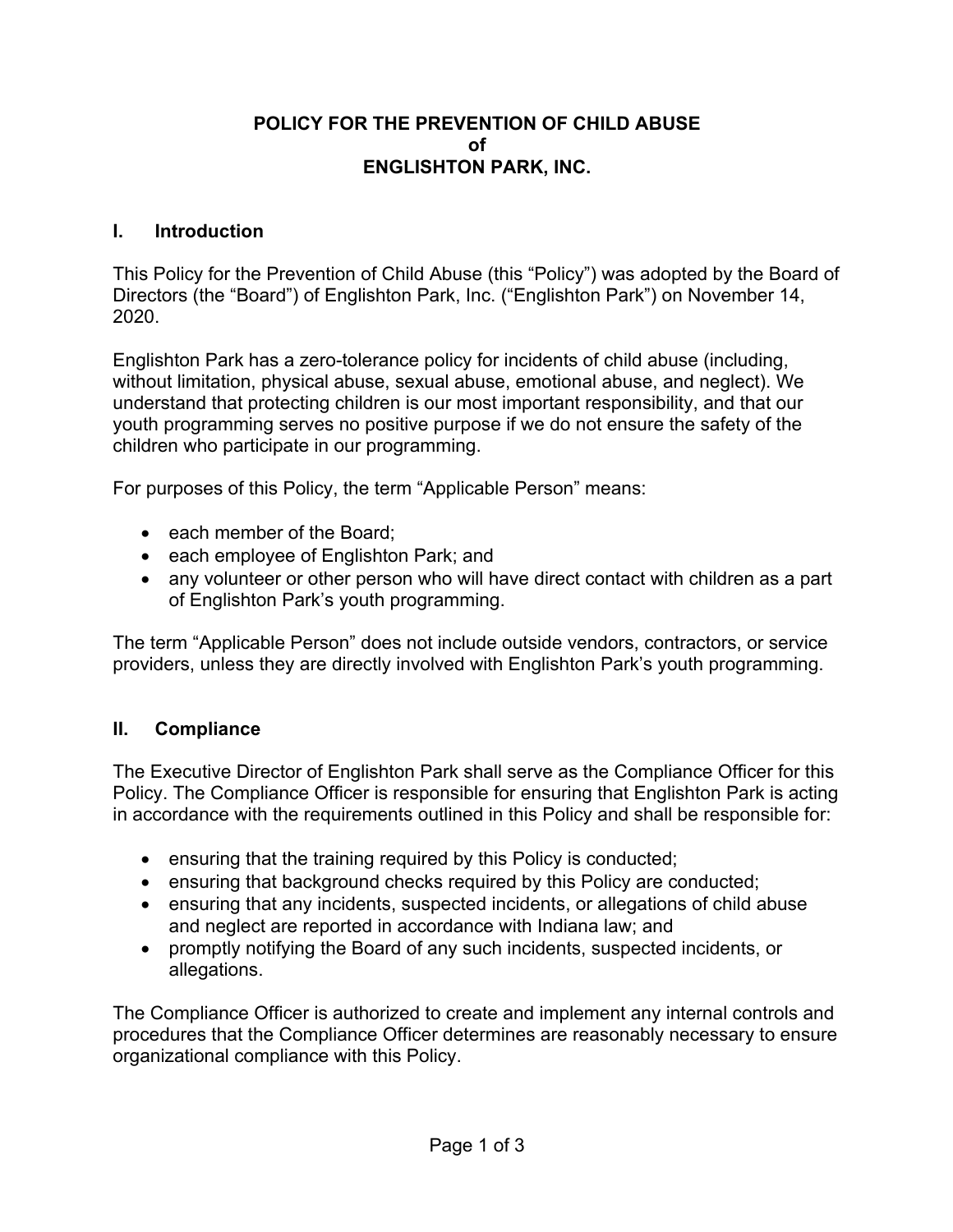# **III. Orientation and Training**

The Director(s) of the Children's Program shall develop and implement a training curriculum that includes the following topics:

- understanding what signs to look for in a child who may have been abused;
- the proper care for a victimized child;
- an Applicable Person's obligations with regard to reporting incidents of child abuse; and
- the process for reporting abuse consistent with Indiana law and this Policy.

Before working directly with children at Englishton Park, an Applicable Person shall participate in the training curriculum, and such curriculum shall be incorporated into the orientation and training program that is conducted each year prior to the start of Englishton Park's summer camp program.

## **IV. Background Checks**

Englishton Park shall obtain, at its expense, a criminal background and sex offender registry check with respect to every Applicable Person as follows:

- in the case of employees and members of the Board, prior to starting service as an employee or Board member at Englishton Park;
- in the case of any volunteer or other person who will have direct contact with children as a part of Englishton Park's youth programming, prior to working directly with children; and
- in all cases, at least annually thereafter for as long as such person is an Applicable Person.

If a background check results in a positive finding of abuse or neglect of a child or vulnerable person or of a sex offense of any kind, the Applicable Person shall be immediately and permanently banned from working or volunteering at Englishton Park or serving on its Board.

# **V. Reporting and Related Action**

An Applicable Person shall immediately report every incident, suspected incident, or allegation of child abuse or neglect (an "Incident") in accordance with Indiana law and this Policy and shall take the following specific actions.

**Step 1 – Report to Legal Authorities:** An Applicable Person who has any reason to believe an Incident has occurred shall immediately report the Incident to the Department of Child Services ("DCS") by calling the Indiana Child Abuse